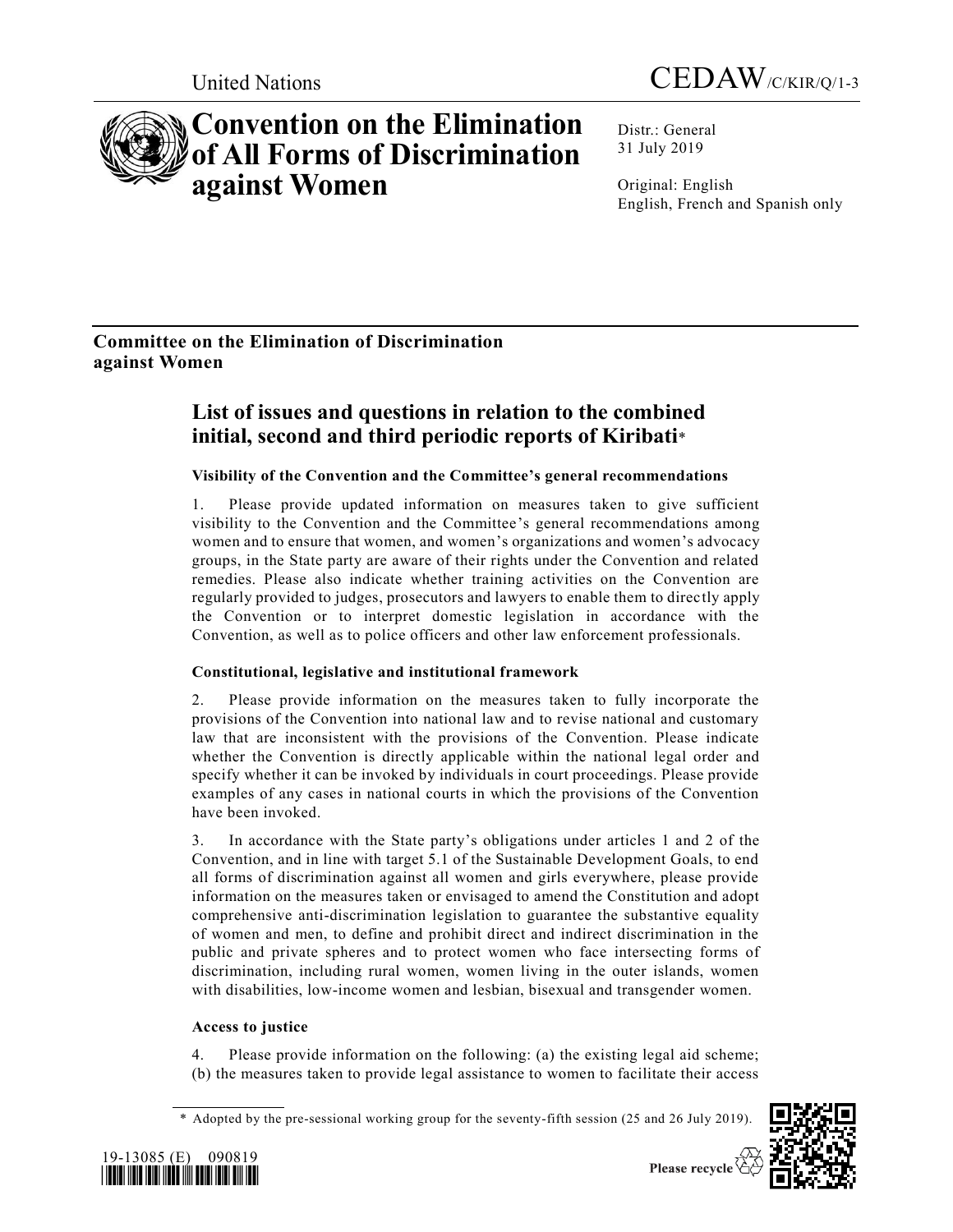to justice, in particular low-income women and women living in the outer islands and in relation to gender-based violence, including domestic and sexual violence; and (c) training for members of the judiciary, magistrates, prosecutors, lawyers and law enforcement officials on women's rights. Please also indicate whether women living in the outer islands have access to courts, including through mobile courts or local indigenous courts.

### **National machinery for the advancement of women**

5. Please provide information on the results of the gender access and equality policy and implementation plan for the period 2013–2016 referred to in paragraph 41 of the report of the State party  $(CEDAW/C/KIR/1-3)^1$  $(CEDAW/C/KIR/1-3)^1$  and the progress achieved in adopting the gender equality and women's development policy (para. 25). Please clarify whether the Women's Development Division of the Ministry of Women, Youth, Sports and Social Affairs is the institution that is mandated to monitor the realization of women's rights in the State party and provide information on the impact that its work has had in accelerating the advancement of women in the State party (para. 32). Please also inform the Committee about any gender-responsive budgeting activities.

# **National human rights institution**

6. Please update the Committee on the progress achieved, since the establishment of the national human rights task force (para. 42), to establish a national human rights institution in line with the principles relating to the status of national institutions for the promotion and protection of human rights (the Paris Principles).

### **Temporary special measures**

7. It is indicated that there are no existing temporary measures aimed at accelerating the equality of men and women (para. 44). Please indicate whether the State party envisages adopting temporary special measures, including statutory quotas for decision-making and appointed positions, scholarships and incentives for employers to recruit women, in accordance with article 4 (1) of the Convention and the Committee's general recommendation No. 25 (2004) on temporary special measures, to accelerate the realization of the substantive equality of women and men, including for the most vulnerable groups of women.

#### **Discriminatory gender stereotypes and harmful practices**

8. Please provide information on the measures taken to develop a comprehensive policy to eliminate discriminatory stereotypes concerning the roles and responsibilities of women and men within the family and society, in particular targeting social and cultural patterns that lead to discriminatory stereotyping. Please also provide updated information on the role of the Women's Development Division of the Ministry of Women, Youth, Sports and Social Affairs in implementing such measures, including raising awareness of the negative impact of discriminatory stereotypes on the enjoyment by women of their rights. Please also inform the Committee on capacity-building programmes for the staff of the Division and other bodies and entities working on women's rights on eliminating stereotypical perceptions and attitudes regarding the roles of women and men in the family and in society.

**\_\_\_\_\_\_\_\_\_\_\_\_\_\_\_\_\_\_**

<sup>&</sup>lt;sup>1</sup> Unless otherwise indicated, paragraph numbers refer to the combined initial, second and third periodic reports of the State party.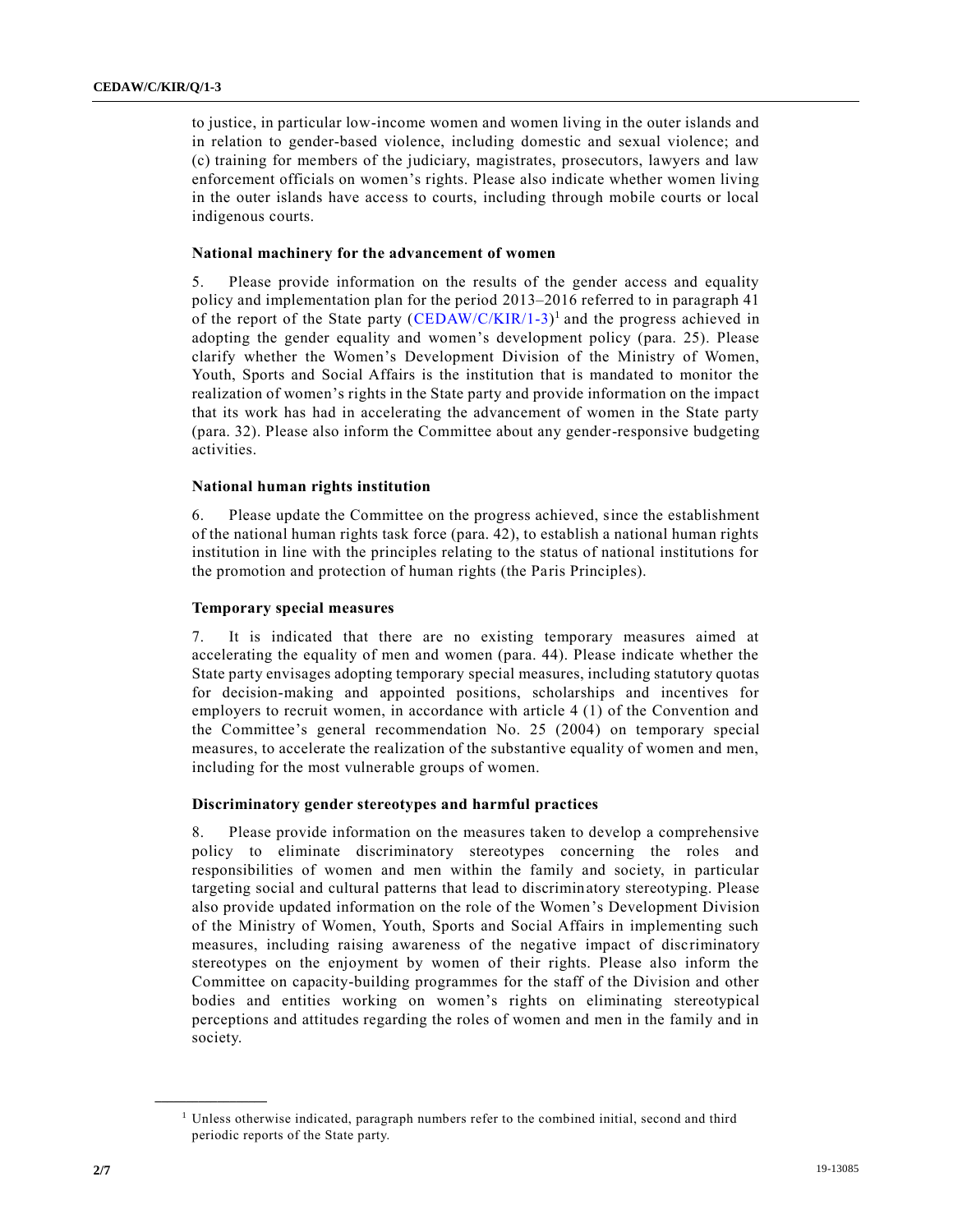#### **Gender-based violence against women**

9. Information before the Committee indicates that the State party has one of the highest rates of gender-based violence in the region. Please provide information on the following: (a) the challenges and successes encountered in, as well as the resources allocated for, the implementation of the national policy and action plan to eliminate sexual and gender-based violence for the period 2011–2021; and (b) the measures taken to raise public awareness of gender-based violence and the impact of such measures, such as the Black Thursday initiative and White Ribbon Day (para. 18). With reference to the State party's report submitted in the context of the second cycle of the universal periodic review process, please provide information on the progress to expand the definition of rape [\(A/HRC/WG.6/21/KIR/1,](https://undocs.org/en/A/HRC/WG.6/21/KIR/1) para. 46). Please also provide statistical data on the following: (a) the cases of gender-based violence against women reported to the police; (b) the number of cases, disaggregated by age and type of offence, brought to court; and (c) the number of prosecutions and convictions resulting therefrom.

10. In view of the information before the Committee that 90 per cent of everpartnered women have experienced at least one form of controlling behavio ur from an intimate partner and a correlation between controlling behavior and physical and sexual violence, please provide information on the following: (a) the impact of the Te Rau n te Mwenga Act, as well as the Domestic Violence and Sexual Offences Unit, in combating domestic violence; (b) the number and accessibility of support services and shelters, such as the Women and Children's Support Centre (ibid., para. 104), for women and girls who are victims of violence, in particular in the outer islands, as well as the nature of their funding; (c) the number of protection orders that have bee n issued since the adoption of the Domestic Violence Act in 2014 and the number of those orders that have been violated, as well as sanctions that have been imposed for violating such orders; (d) the number of calls received through the toll-free hotline for women since its creation; and (e) training activities for personnel of the toll-free hotline to adequately address cases of gender-based violence and domestic violence (ibid., para. 95). Please also indicate how current measures to combat gender-based violence take into account the specific vulnerabilities of women and girls with disabilities.

#### **Trafficking and exploitation of prostitution**

11. Please provide information and data on the following: (a) the prevalence of the exploitation of prostitution, in particular of women and girls in the context of foreign fishing vessels; (b) the number of cases investigated and prosecuted and the number of sentences imposed on perpetrators of sexual exploitation of girls; and (c) the access for women and girls engaged in prostitution to contraceptives and sexual and reproductive health services. In view of the lack of legal provisions on trafficking (para. 58), please provide information on the measures taken or envisaged with regard to the following: (a) identifying, protecting and assisting women and girls who are victims of trafficking and the exploitation of prostitution; (b) combating the recruitment of women and girls as sex workers for crew members aboard foreign fishing vessels; and (c) raising public awareness of the risks of trafficking and exploitation of prostitution, in particular among women and girls in vulnerable situations. Please also indicate whether the State party intends to conduct a comprehensive study on the extent and root causes of trafficking in persons and the exploitation of prostitution.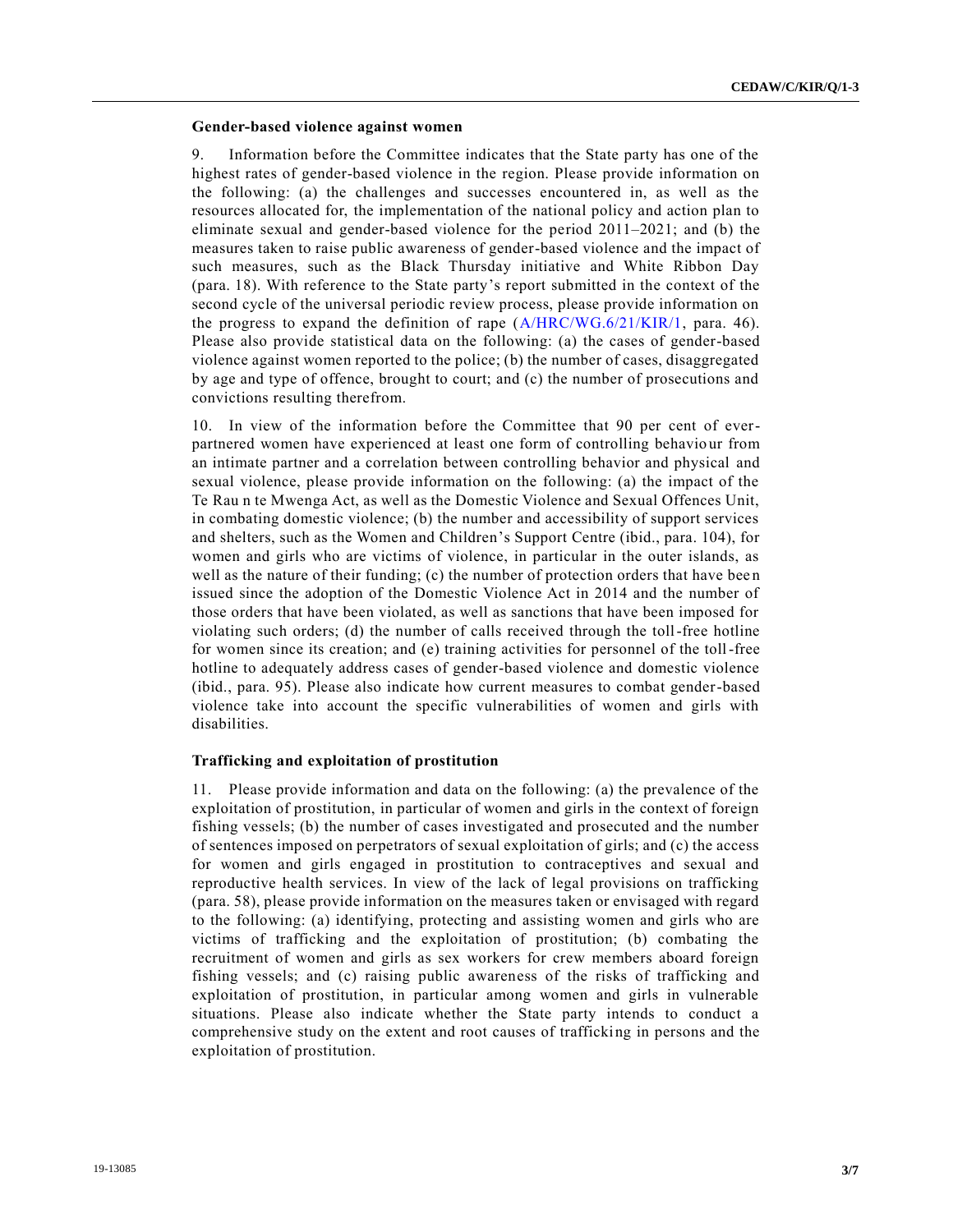#### **Participation in political and public life**

12. It is indicated that, in 2015, there were four women in the national parliament, representing 8.7 per cent of parliamentarians, which was "the highest representation of women in parliament since independence" (para. 63). Please provide information on the steps taken or envisaged to increase the number of women in elected and appointed decision-making bodies and to achieve the equal representation of women in political and public life, including through the adoption of temporary special measures, in accordance with article 4 (1) of the Convention and the Committee 's general recommendation No. 25. Please provide, in particular, information on measures taken or envisaged to introduce a system of quotas and/or other temporary special measures, with a view to reaching a minimum of 30 per cent representation of women in the parliament, and to support women candidates standing for election in the State party.

13. With regard to the participation of women in local decision-making bodies, it is indicated that women hold 10 of the 234 local government positions available, despite the existence of "reserved seats for women on most of the local governments, for example Women Interest Worker" (para. 66). Please provide more information on the Women Interest Worker and other related initiatives, including the reasons why they have not translated into higher participation of women in mayorships, *Botaki n Unimwane* (councils of elders) and island councils. It is also indicated that, in the *maneaba* (community councils): (a) women were traditionally not allowed to speak (para. 68) but could contribute their ideas and comments "through their spouse or other male family member who sits in the traditional decision-making circle" (para. 3); and (b) women can now sit in areas in the *maneaba* traditionally set aside for men, which led to an observation by a male elder that a certain woman sitting in the *maneaba* "'almost sounds like a man', the highest compliment for women in a traditional Kiribati setting" (para. 69). Please specify to what extent that tradition is still being practised, whether all *maneaba* in the State party now allow for women to speak and the impact of programmes aimed at increasing the participation of women in decision-making positions (paras. 38–39 and 41).

# **Nationality**

14. Please provide information on the measures taken or envisaged to amend the Constitution and the Citizenship Act of 1979 to ensure that I-Kiribati women have the same rights as I-Kiribati men regarding the transmission of their nationality to their children and to their spouses of foreign nationality, as well as the inclusion of their children's names in their passports, in line with the Committee's general recommendation No. 28 (2010) on the core obligations of States parties under article 2 of the Convention.

#### **Education**

15. Please provide information on the measures taken or envisaged with regard to the following: (a) reducing the incidence of early pregnancy; (b) conducting a review of school curricula and textbooks, with a view to removing discriminatory gender stereotypes; (c) encouraging girls to pursue non-traditional courses of study, in particular those in the areas of science, technology, engineering and mathematics; (d) integrating age-appropriate education on sexual and reproductive health and rights for all levels of education into the curricula in the State party; and (e) providing adequate sanitation facilities and sanitary products for girls in schools. Please also provide data on the following: (a) the dropout rate among girls owing to pregnancy and the levels at which it occurs; (b) the number of adolescent mothers who have returned to school after giving birth, since the adoption of the Education Act in 2013,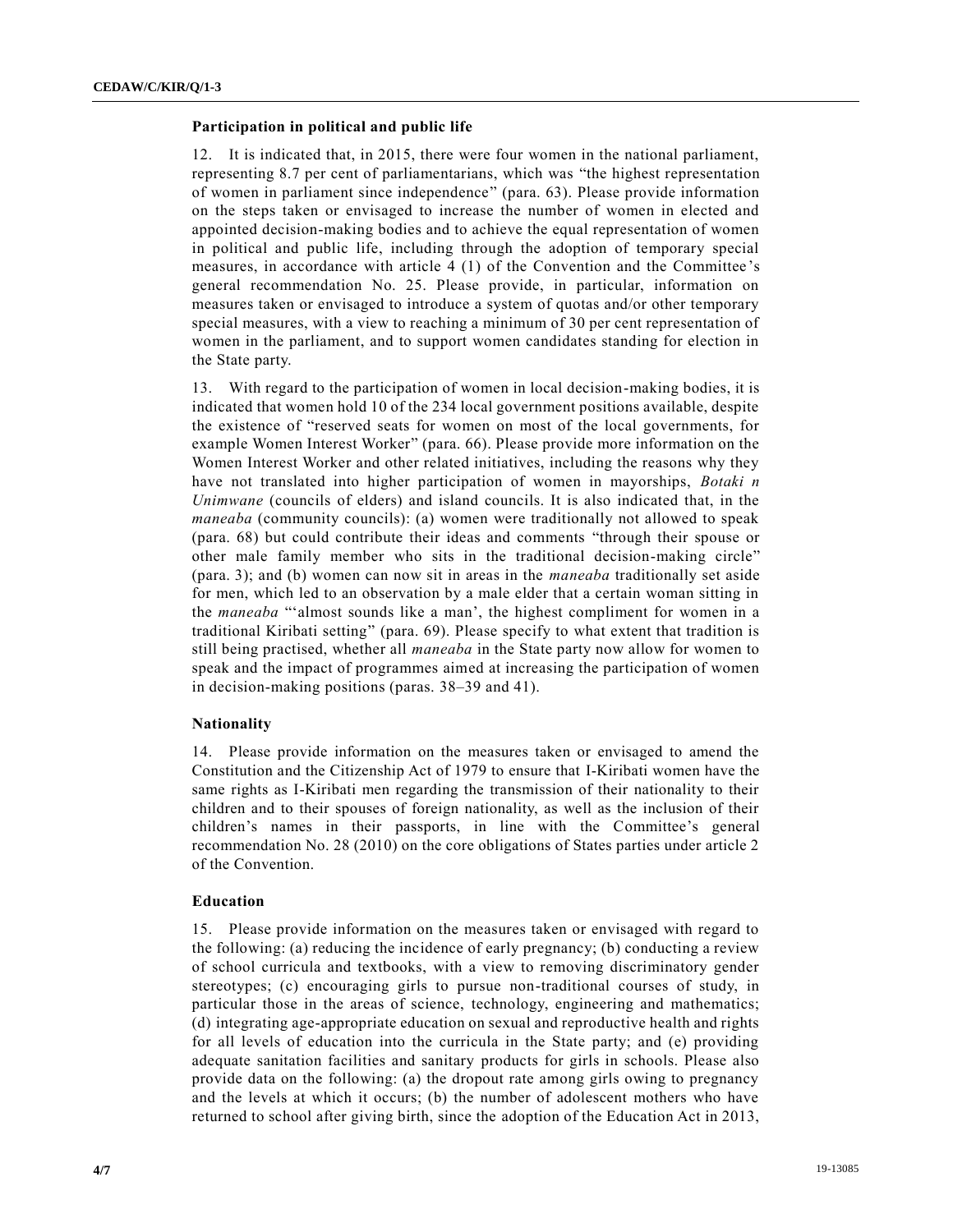under which it is prohibited the expel a student because the student is pregnant or is a parent (para. 83); (c) the indirect costs of education that may impede access for women and girls, in particular those living in rural areas and the outer islands, to education; and (d) literacy and primary school completion rates among women and girls with disabilities. Please also inform the Committee of measures taken to guarantee accessible and inclusive education for women and girls with disabilities.

#### **Employment**

16. Information before the Committee indicates that the participation of women in the labour force is lower than that of men, and only 2 of every 10 married women with cash earnings decide on how it is spent. Please provide information on the measures taken with regard to the following: (a) improving the rate of employment of women, including through the use of temporary special measures; (b) enforcing the prohibition of discrimination and sexual harassment in the workplace under the Employment and Industrial Relations Code of 2015 (para. 96); (c) establishing available and affordable childcare facilities to allow parents to reconcile work and family life; and (d) improving the level of equal sharing of responsibilities in the home between men and women. Please also clarify the reasons for the lack of collective bargaining agreements in place, including for equal remuneration for women and men, despite legislation that guarantees that right for women (para. 101). Please also provide more information on the gender access and equality policy and implementation plan for the period 2013–2016 of the Ministry of Employment and Human Resources, which was aimed at addressing sexual harassment in the workplace and training institutions (para. 41), including the resources allocated for its implementation and on the results achieved. With regard to maternity leave, please inform the Committee about the following: (a) the extent to which women working in both the public and private sectors are able to take paid maternity leave; (b) the mechanisms in place to monitor the compliance of employers with the Employment and Industrial Relations Code with respect to paid maternity leave; and (c) any measures envisaged to increase the amount of paid maternity leave, which is currently "not less than 25 per cent of the remuneration" of the employee (para. 97).

#### **Health**

17. Please indicate the measures in place with regard to addressing the high levels of maternal anaemia and non-communicable diseases, including diabetes and obesity (para. 118) and improving access for women and girls, in particular those living in rural areas and the outer islands, to safe water and proper sanitation. In view of the prohibition of family planning and the use of contraceptives by the church (para. 117) and the low rate of contraceptive use (para. 115) in the State party, please provide information on the measures taken or envisaged with regard to the following: (a) conducting awareness-raising aimed at combating the negative influence of traditional or religious considerations on the exercise of women's sexual and reproductive health rights; and (b) improving the provision of sexual and reproductive health information and services, in particular affordable modern methods of contraception and family planning services, to women and girls, including those with disabilities. According to information before the Committee, abortion is illegal, except in cases where the life of the pregnant woman is at risk. Please provide information on measures envisaged to legalize abortion in cases of rape, incest, risk to the health of the pregnant woman and severe fetal impairment and on the incidence of unsafe abortion and its impact on women's health, including maternal mortality.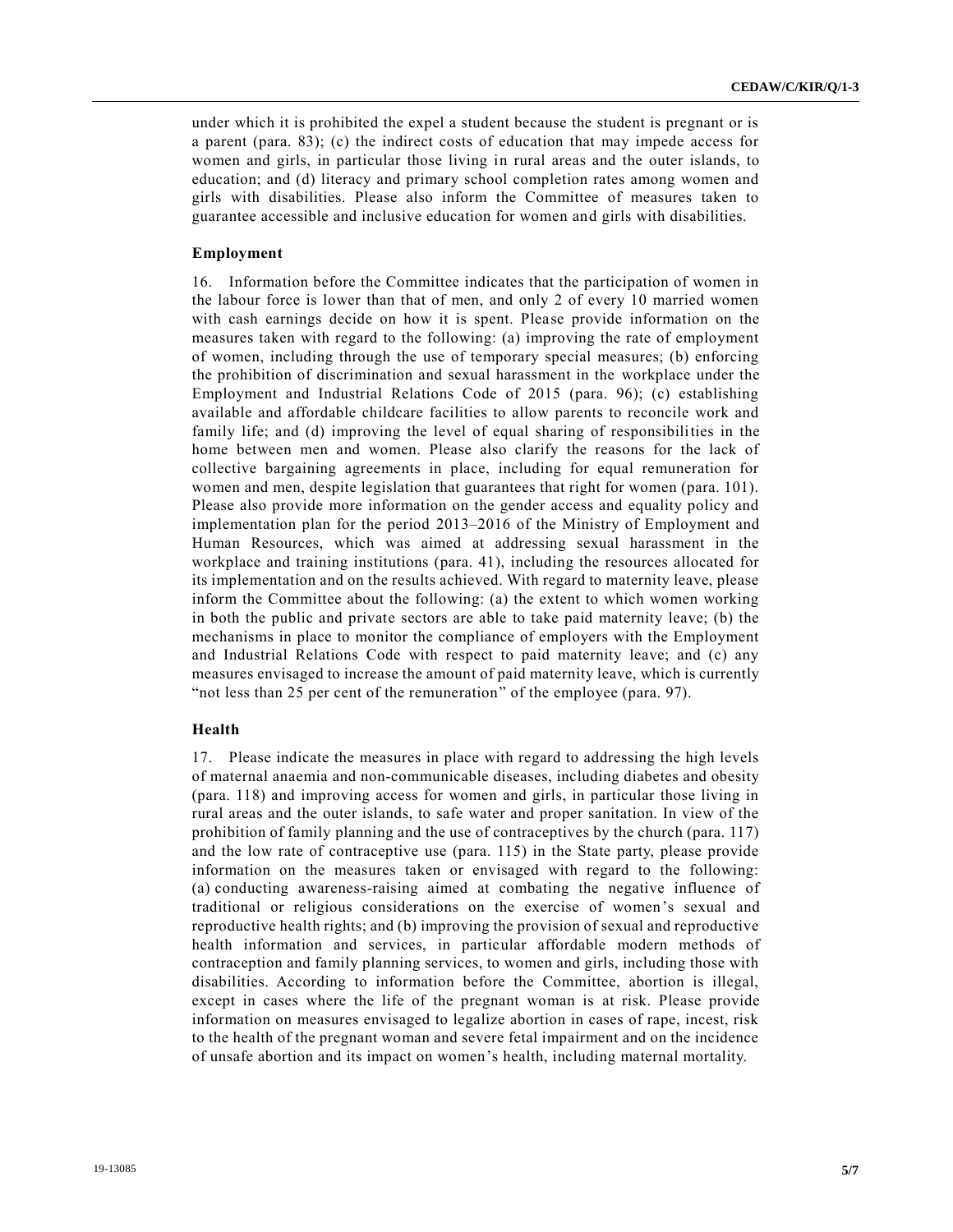#### **Economic and social benefits**

18. Please provide information on the measures taken or envisaged with regard to the following: (a) ensuring access for women working in the informal sector to social protection schemes; (b) encouraging and supporting women's entrepreneurship, including in the fisheries, agriculture and tourism industries, such as by providing related training (para. 151) and ensuring their access to loan schemes administered by the Development Bank of Kiribati, village banks and the Small Business Development Fund (para. 137); and (c) revising the Registration of Business Names Act of 1988 to remove provisions that discriminate against women and the requirement for female applicants to produce a marriage certificate. Please also inform the Committee about the measures taken to achieve substantive gender equality in sports, including by ensuring access for women and girls to sports facilities and their participation in sporting bodies and organizations.

# **Women and girls living in the outer islands and other disadvantaged groups of women**

19. Please provide concrete examples of social protection schemes in place that are aimed at addressing the disparities faced by women belonging to disadvantaged groups, including women and girls living in the outer islands, rural women, single women, women heads of household and women with disabilities, with regard to justice, economic empowerment programmes and basic social services, including education, health and water and sanitation. Please clarify whether all women over 65 years of age in the State party are benefiting from the Elderly Fund (para. 134). Please provide more information on the specific activities of Women Liaison Officers in the outer islands (paras. 162–163).

#### **Climate change and disaster risk reduction**

20. In view of the vulnerability of the State party to the adverse effects of climate change, please provide information on how a gender perspective has been incorporated into the joint implementation plan (para. 179), as well as the national disaster risk management plan and the national framework for climate change and climate change adaptation. Please also provide information on the participation of women in the development, implementation and monitoring of those policies, plans and programmes on climate change and disaster risk reduction, taking into account the Committee's general recommendation No. 37 (2018) on the gender-related dimensions of disaster risk reduction in the context of climate change.

#### **Marriage and family relations**

21. According to information before the Committee, fault-based divorce is practised in the State party and the distribution of property following divorce or separation does not recognize unremunerated domestic work and other non-financial contributions to the marriage. In addition, it is indicated that, under the Native Lands Ordinance, certain land ownership rights granted to men are not extended to women (para. 168). Please inform the Committee of the measures taken or envisaged to remove discriminatory provisions in laws regulating the ownership, inheritance and transfer of property upon the dissolution of a marriage and to guarantee equal rights to women and men in family relations and during and upon dissolution of a marriage, in line with article 16 of the Convention and the Committee's general recommendation No. 29 (2013) on the economic consequences of marriage, family relations and their dissolution. Please provide information on the legislative measures in place to ens ure child support and maintenance payments for children after their parents separate or divorce.